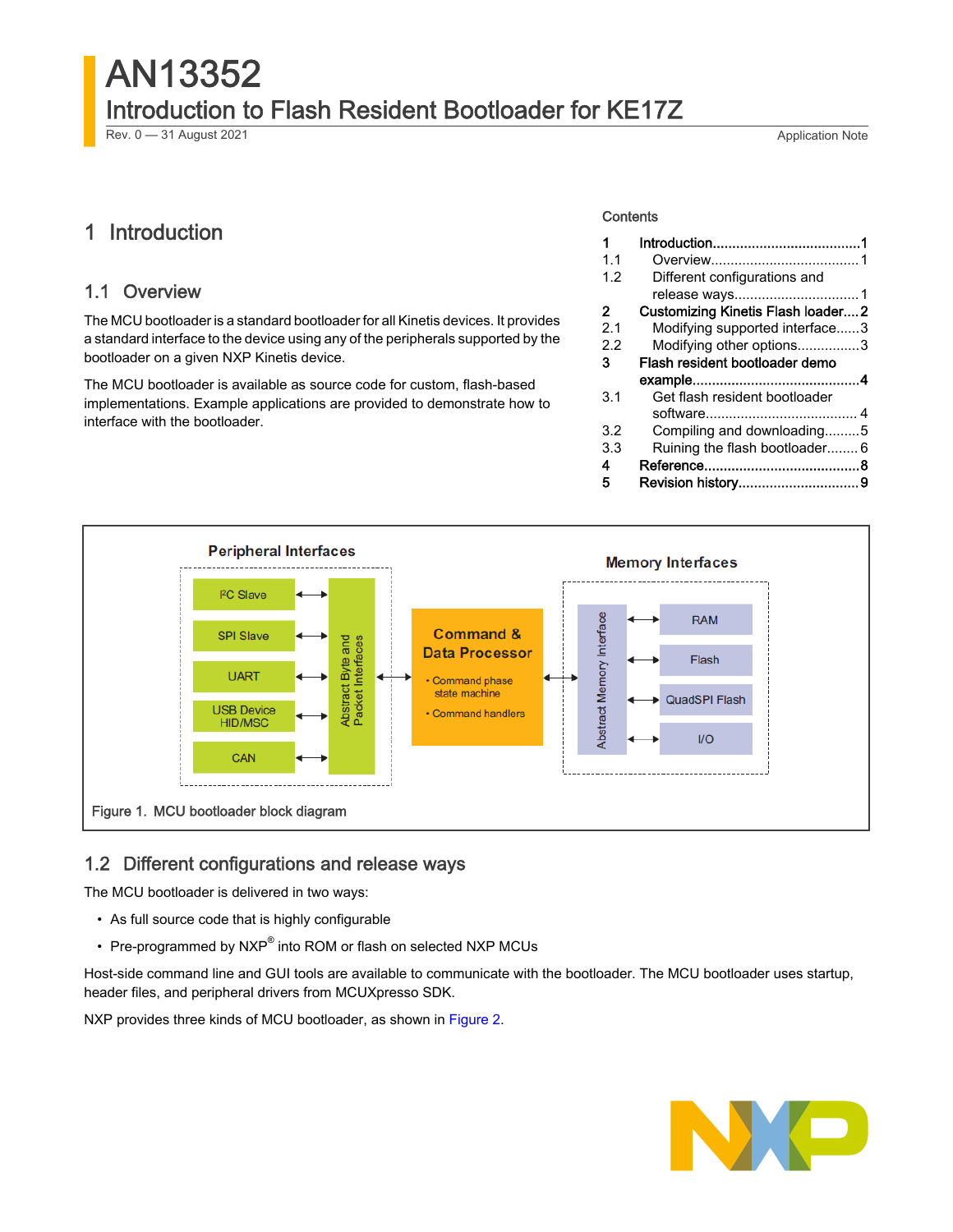<span id="page-1-0"></span>

Table 1 describes the main features and differences.

#### Table 1. Main features and differences

| <b>Bootloader</b><br>configurations | <b>ROM Bootloader</b>                                          | <b>Flash loader</b>                     | <b>Flash-resident Bootloader</b>                               |
|-------------------------------------|----------------------------------------------------------------|-----------------------------------------|----------------------------------------------------------------|
| User case                           | Factory flash programming and<br>field update                  | Factory flash programming               | Field update                                                   |
| Delivery                            | Binary preprogrammed in ROM by<br>NXP(User cannot change)      | Binary preprogrammed in flash<br>by NXP | Source code provided in<br>major release                       |
| Supported device                    | All Kinetis devices with a<br>boot ROM                         | Select Kinetis devices without<br>a ROM | Select Kinetis devices                                         |
| Feature                             | Can run at system startup or<br>callable from user application | Always run at system start-up           | Can run at system startup or<br>callable from user application |
|                                     | Can jump to user application after<br>peripheral timeout       | Overwritten by user application         | Can jump to user application<br>after peripheral timeout       |

For KE17Z, there is no ROM inside the chip and no factory pre-programmed Flashloader before shipping. NXP provides flash resident bootloader. Customers can download MCU flash resident bootloader source code from KE17Z SDK.

For details about different bootloader configurations and release ways, see [MCUBOOT: MCU Bootloader for](https://www.nxp.com/design/software/development-software/mcuxpresso-software-and-tools/mcuboot-mcu-bootloader-for-nxp-microcontrollers:MCUBOOT?tab=Documentation_Tab) [NXP Microcontrollers](https://www.nxp.com/design/software/development-software/mcuxpresso-software-and-tools/mcuboot-mcu-bootloader-for-nxp-microcontrollers:MCUBOOT?tab=Documentation_Tab)

# 2 Customizing Kinetis Flash loader

- SDK version: SDK\_2\_10\_0\_FRDM-KE17Z
- IDE used in this application note: Keil V5.3.1
- bootloader\_config.h is located in:

\middleware\mcu-boot\targets\MKE17Z7\src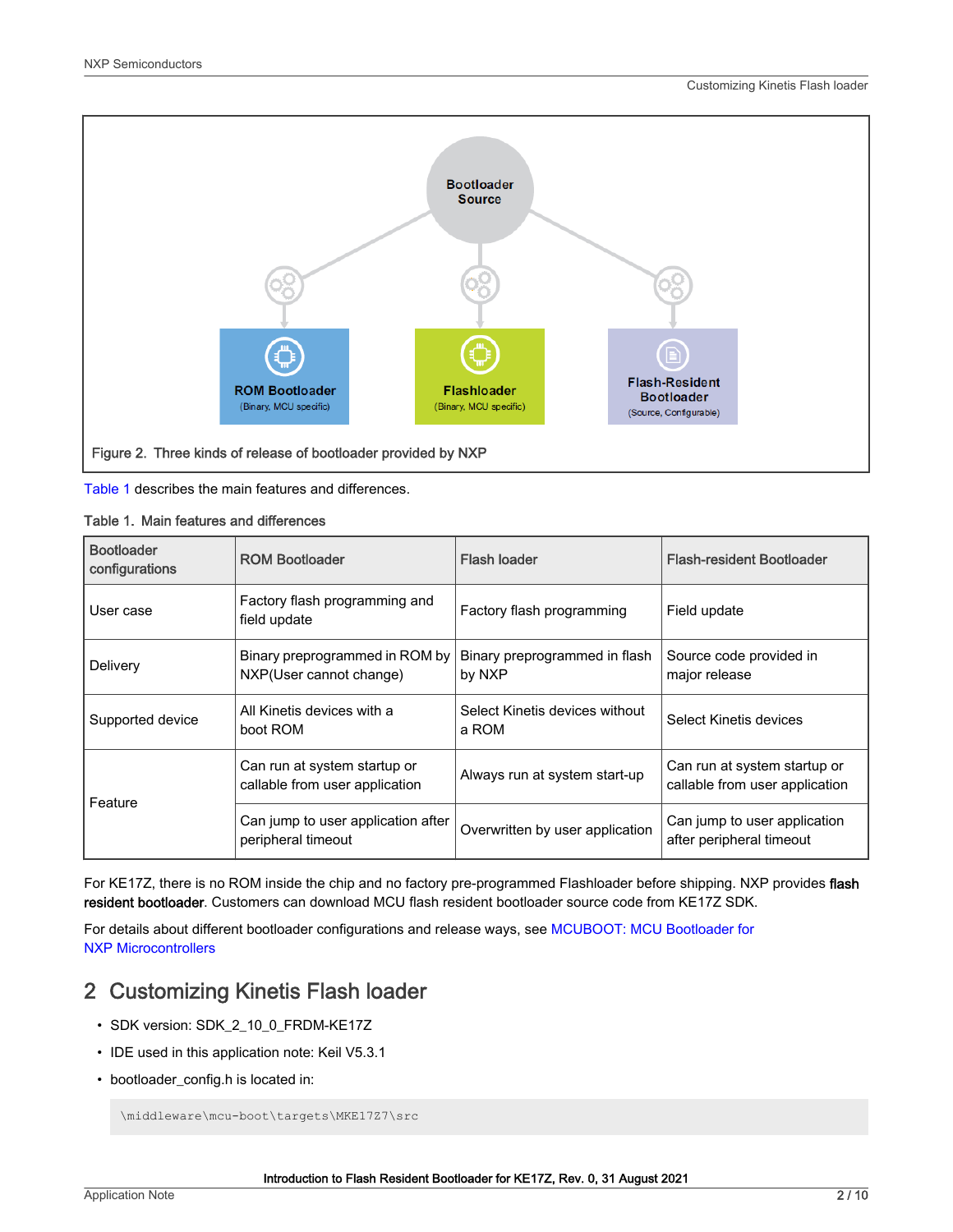<span id="page-2-0"></span>There are many options to be customized.

# 2.1 Modifying supported interface

MCU flash resident bootloader can be tailored to support different serial interfaces. Modify the instances of the interface, as shown in Figure 3. You can modify those macros to customize according to hardware requirements.



Figure 3. Modify supported interface

# 2.2 Modifying other options

There are some other options that can be customized in **boolotader\_config.h**, as shown in Figure 4.



Figure 4. Other bootloader configurations in bootloader\_config.h

| Name                   | <b>Description</b>                                                                                                                                                        |
|------------------------|---------------------------------------------------------------------------------------------------------------------------------------------------------------------------|
| BL FEATURE CRC CHECK   | This option enables/disables the CRC check feature on each command or data<br>package reception. To make sure all packet receptions are correct, set this<br>option to 1. |
| BL FEATURE FILL MEMORY | This option enables/disables the filling memory feature. To enable flash<br>program ability, set this option to 1.                                                        |
| BL FEATURE READ MEMORY | This option enables/disables the reading memory feature. For a simplest<br>bootloader where users can read your application data, set this option to 0.                   |
| BL FEATURE QSPI MODULE | For KE17Z, set this option to 0.                                                                                                                                          |

Table continues on the next page...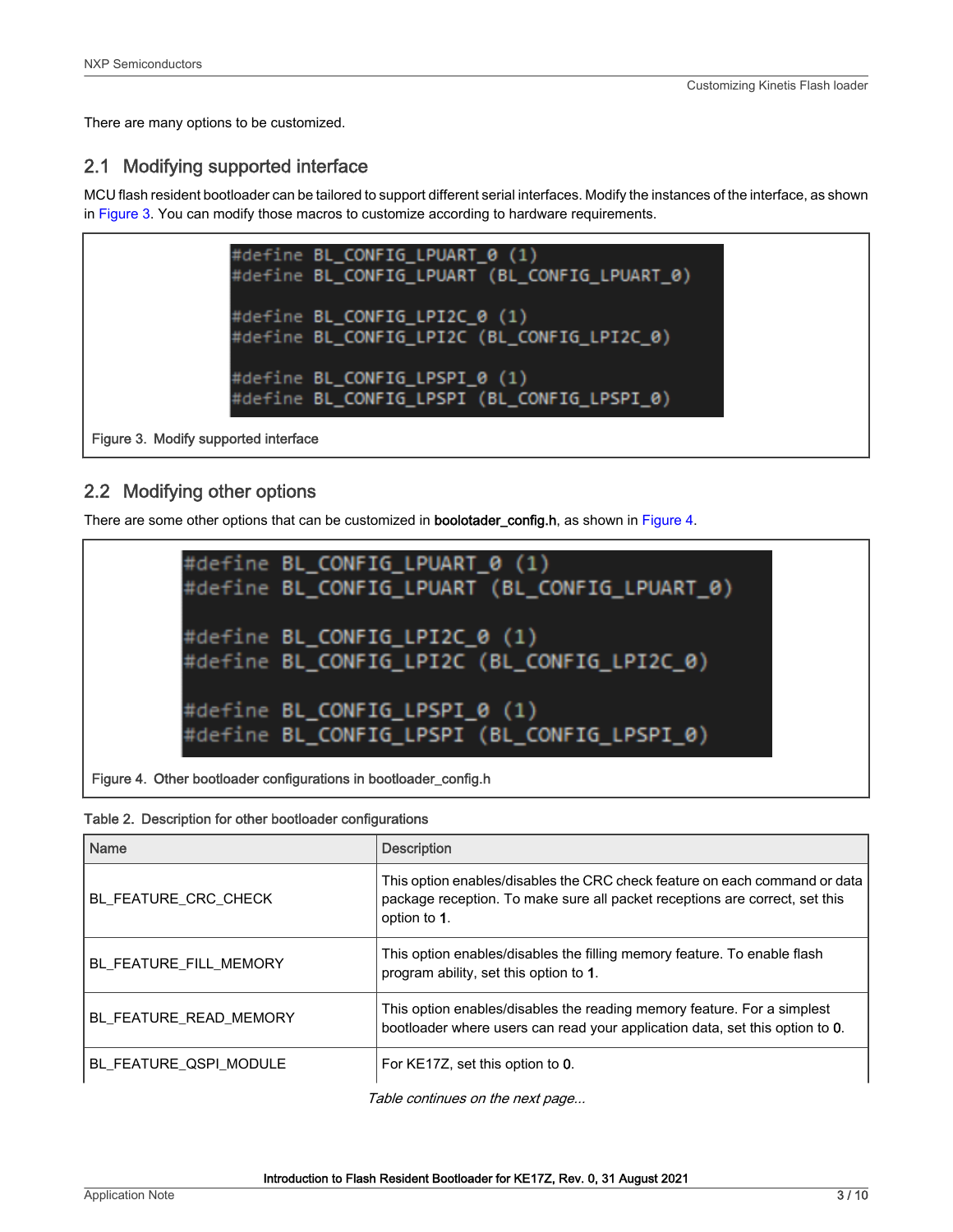| Name                         | <b>Description</b>                                                         |
|------------------------------|----------------------------------------------------------------------------|
| <b>BL_FEATURE_ENCRYPTION</b> | For KE17Z, set this option to 0.                                           |
| BL_FEATURE_UART_AUTOBAUD_IRQ | To enable UART interface autobaud detection feature, set this option to 1. |
| BL APP VECTOR TABLE ADDRESS  | The default application start address is 0xA000.                           |

<span id="page-3-0"></span>Table 2. Description for other bootloader configurations (continued)

# 3 Flash resident bootloader demo example

## 3.1 Get flash resident bootloader software

The Flash resident bootloader source code and example are now as a middleware embedded in MCU SDK.

1. Go to [MCUXpresso SDK Dashboard](https://mcuxpresso.nxp.com/en/dashboard), click Select Board, search KE17Z, and select FRDM-KE17Z, as shown in Figure 5.



2. Click Build SDK, select mcu-boot, and click Download SDK, as shown in [Figure 6](#page-4-0).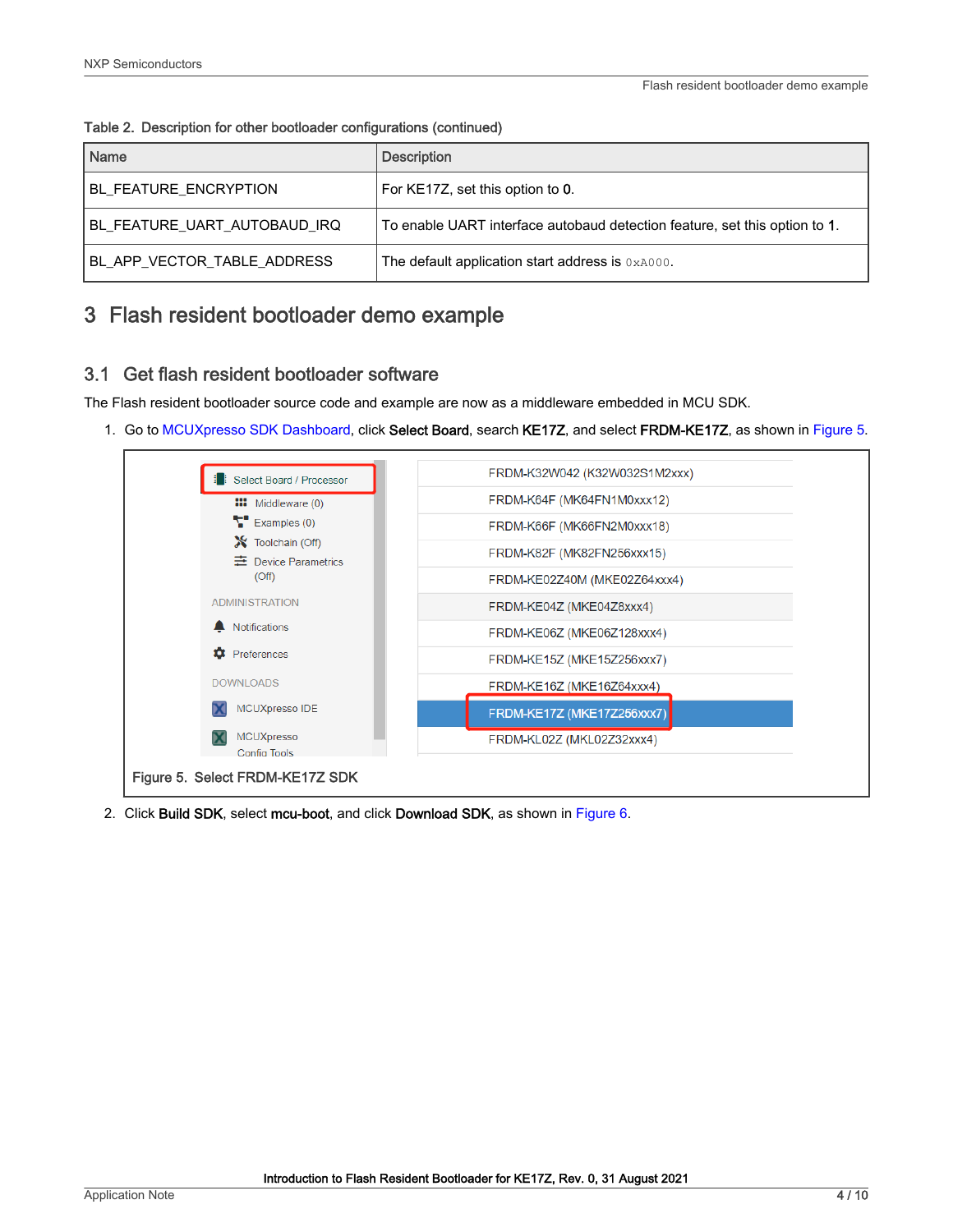<span id="page-4-0"></span>

|   | Filter by Name, Category, or Description    |                      |                                   | <b>Select All</b>                                           |
|---|---------------------------------------------|----------------------|-----------------------------------|-------------------------------------------------------------|
|   | <b>Name</b>                                 | Category             | <b>Description</b>                |                                                             |
| П | <b>CMSIS DSP Library</b>                    | <b>CMSIS DSP Lib</b> | <b>CMSIS DSP Software Library</b> |                                                             |
| m | <b>FreeMASTER</b>                           | Middleware           |                                   | FreeMASTER communication driver for 32bit platforms         |
|   | <b>MCU Boot</b>                             | Middleware           | MCU Bootloader source code        |                                                             |
| П | <b>NXP Touch Library</b>                    | Middleware           | <b>NXP Touch Library</b>          |                                                             |
| n | FreeRTOS                                    |                      |                                   | Real-time operating system for microcontrollers from Amazon |
|   |                                             |                      |                                   | Download SDK                                                |
|   | Figure 6. Select MCU-BOOT as SDK middleware |                      |                                   |                                                             |

# 3.2 Compiling and downloading

#### 3.2.1 Example project and source code location

#### Table 3. Example project and source code location

| <b>Name</b>            | Location                                                     | <b>Description</b>                                                                                                                   |
|------------------------|--------------------------------------------------------------|--------------------------------------------------------------------------------------------------------------------------------------|
| freedom bootloa<br>der | \boards\frdmke17z\bootloader examples\freedom b<br>ootloader | KE17Z flash loader example project.                                                                                                  |
| led blinky             | \boards\frdmke17z\demo apps\led blinky                       | This is a simple led blinky demo, but starts at<br>0x0000 0000. To relocate code start address to<br>0xA000, modify the linker file. |
| Mcu-boot               | \middleware\mcu-boot                                         | Mcu-boot source code, PC host source code,<br>PC host binary.                                                                        |
| blhost                 | \mcu-boot\bin\Tools\blhost                                   | Precompiled CLI PC host tool for mcu-boot.                                                                                           |
| KinetisFlashTool       | \middleware\mcu-boot\bin\Tools\KinetisFlashTool              | Precompiled GUI PC host tool for mcu-boot.                                                                                           |

#### 3.2.2 Compiling demo project

- 1. Compile freedom\_bootloader example and download to target board. It is the flash loader demo project. To run the code, reset the MCU after the bootloader programming.
- 2. Open the led\_blinky demo, modify the image code start address from 0x0000\_0000 to 0x0000\_A000 in the linker file, and save the linker file.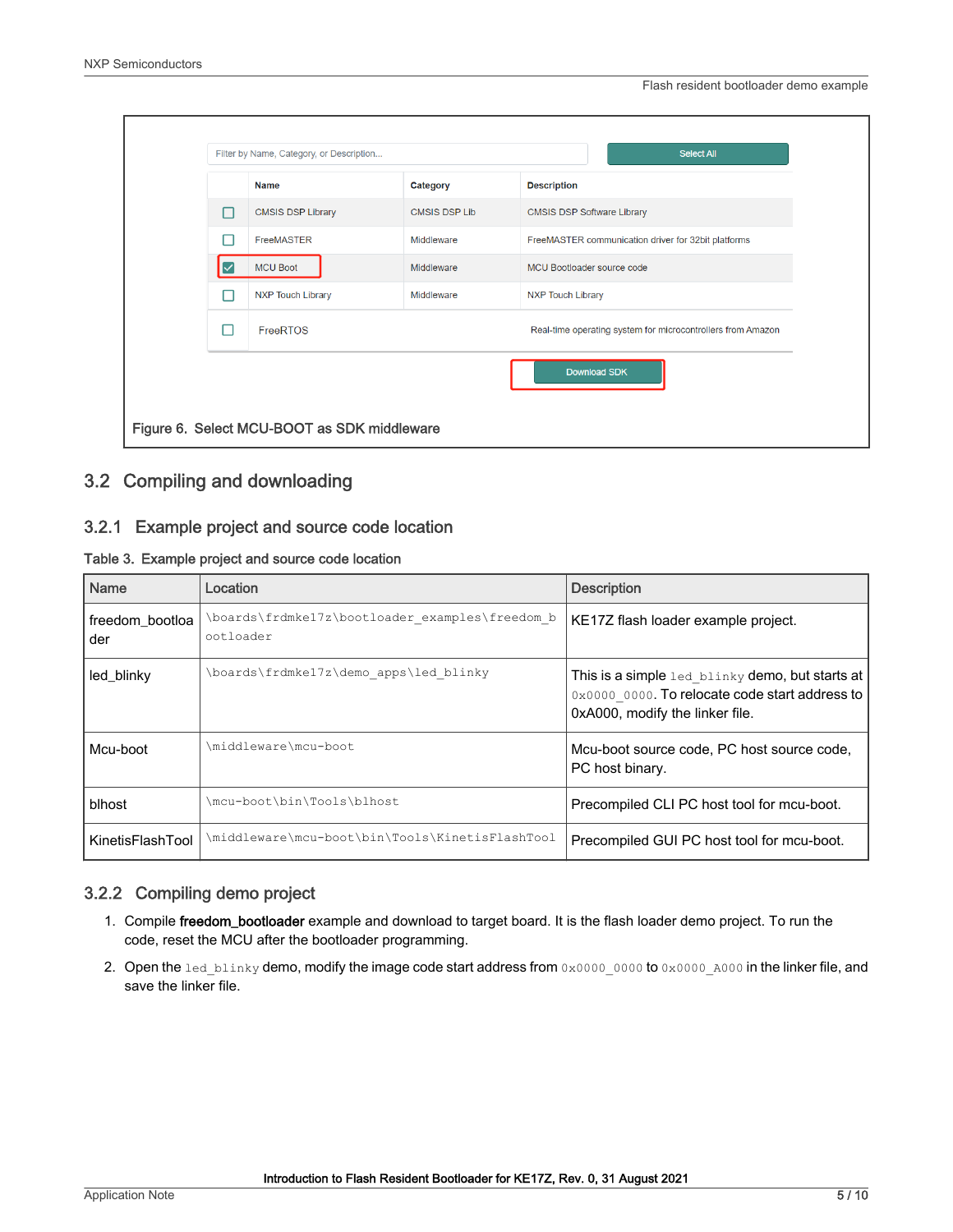<span id="page-5-0"></span>

- 3. Compile led\_blinky example and create a binary file (.bin) from the output elf. It is the led blink demo project used as flash loader application demo.
- 4. Save the led\_blinky.bin to a known location. This binary is used in following sections.

In this application note, copy the binary (led\_blinky.bin) to \middleware\mcu-boot\bin\Tools\blhost\win.

## 3.3 Ruining the flash bootloader

#### 3.3.1 Using KinetisFlashTool

KinetisFlashTool is a GUI wrapper of BLHOST. It is much more intuitive and easy to use. To download application demo (led\_blinky.bin) via KinetiFlashTool, perform the following steps. For more detailed information, see Kinetis Flash Tool User's Guide (document [MBOOTFLTOOLUG](https://www.nxp.com/docs/en/user-guide/MBOOTFLTOOLUG.pdf)).

- 1. Select UART, COM, and Baud rate. To connect the board, press the Reset button on the board and click Connect.
- 2. If the connection is successful, the status field shows varies information for the target, such as, Flash start address, flash size, RAM start address, and RAM size. It indicates that KinetisFlashTool is connected to flash loader.
- 3. To update the application, select led\_blinky.bin for Image, enter 0xA000 for Target Address, and click Update.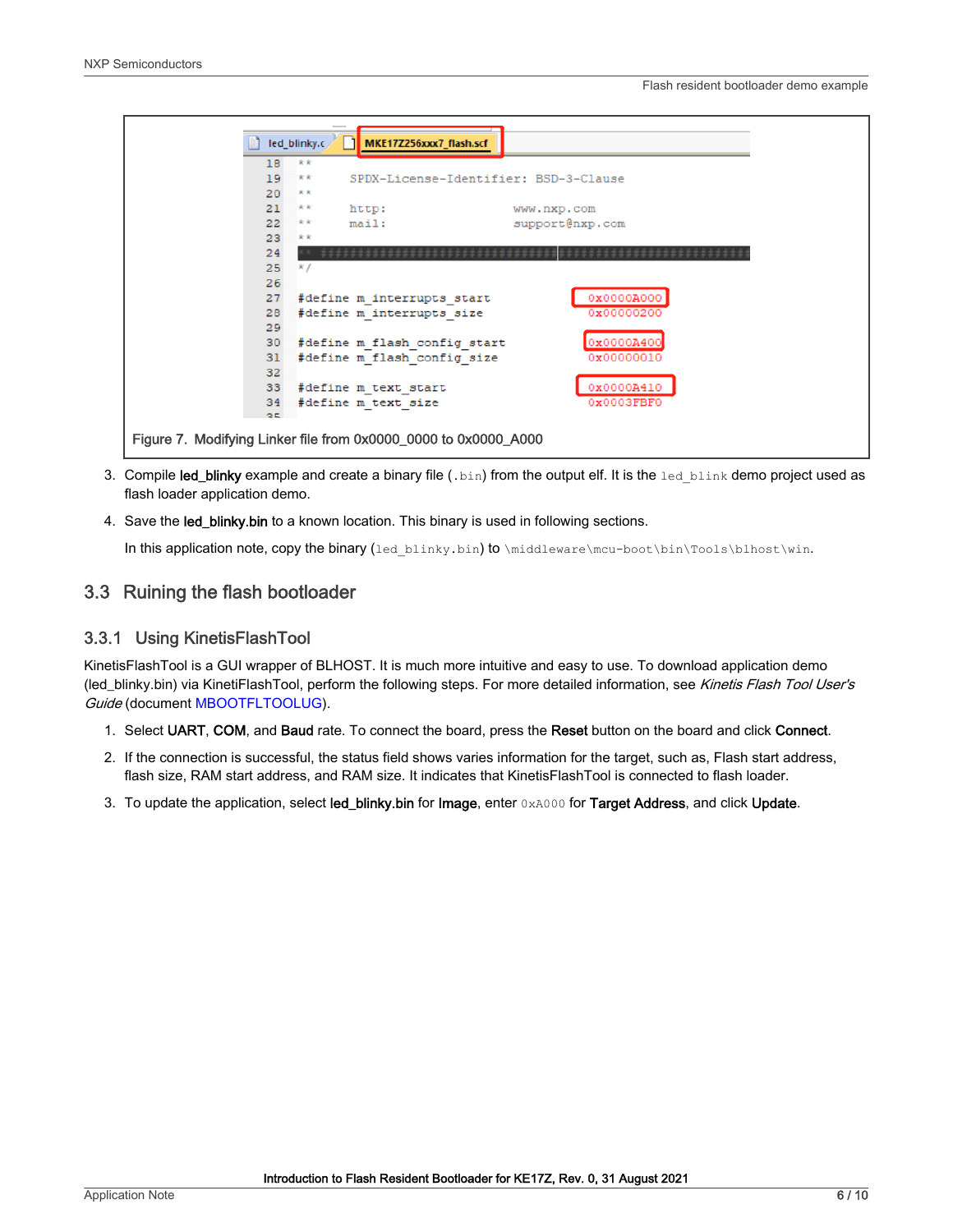

### 3.3.2 Using BLHOST

BLHOST is Command Line Interface (CLI) tool used for PC host to communicate with KinetisBootloader. To use BLHOST to communicate with flash boot loader and download image to the target, perform the following steps.

#### 1. ./blhost.exe -p COMX,115200 get-property 1

Use this command to ping with target. If the connection is OK, the target responds with a Ping respond packet message and returns the boot loader version information.

The COMX is the virtual serial port number on your PC. For windows, see device manager for details (eg: COM21).

.гот. Interat ping railure. No resp<br>X@DESKTOP-DCS8LKP MINGW64 ~/Desktop ./blhost.exe -p COM21,115200 get-property 1 Ping responded in 1 attempt(s) Inject command 'get-property' Response status = 0 (0x0) Success. Response word 1 = 1258424320 (0x4b020800)  $Current Version = K2.8.0$ Figure 9. STEP1: BLHOST ping target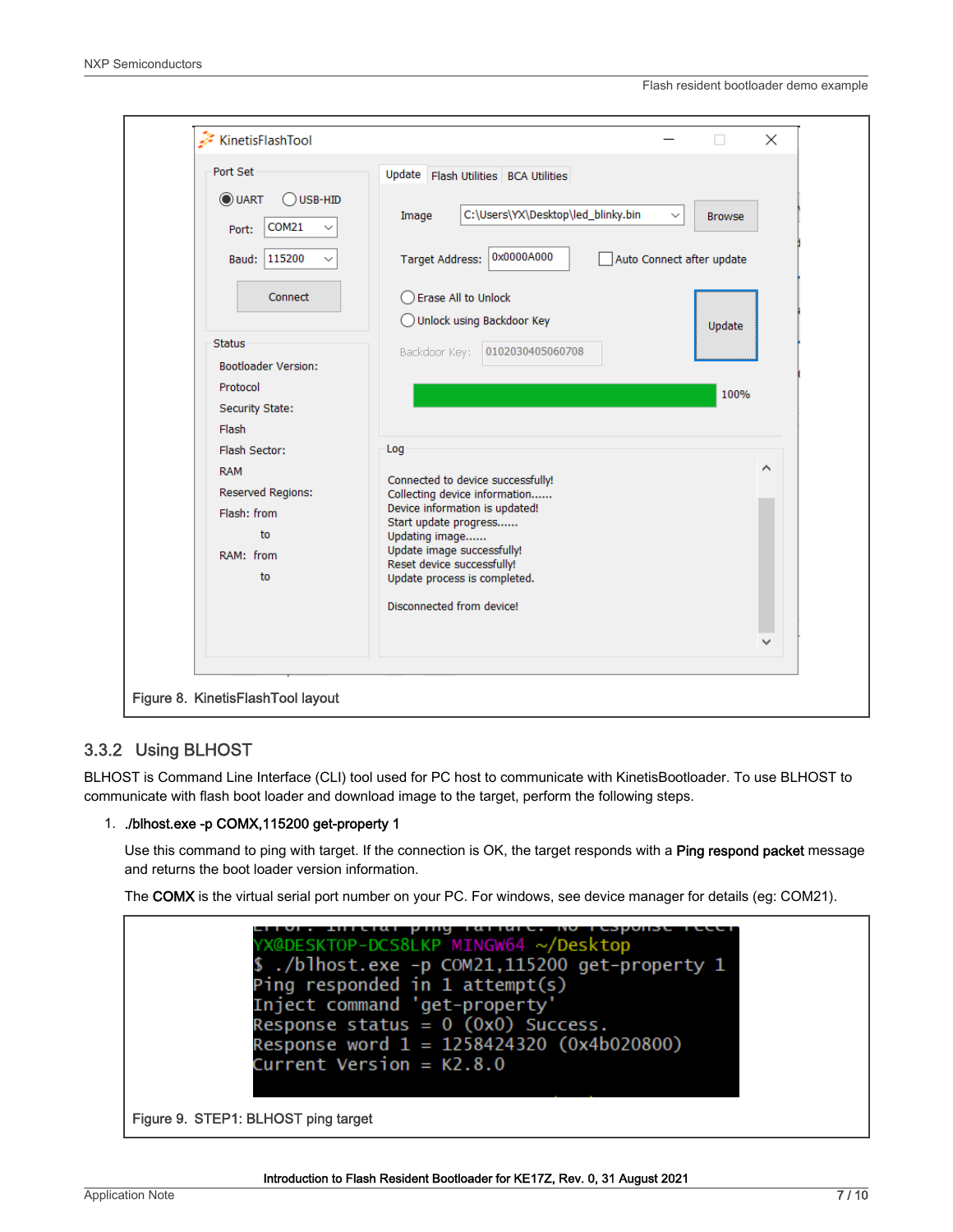#### <span id="page-7-0"></span>2. ./blhost.exe -p COMX,115200 flash-erase-region 0xA000 0xA000

Use this command to erase target memory start from  $0 \times A000$  with the size of  $0 \times A000$ .

```
X@DESKTOP-DCS8LKP MINGW64 ~/Desktop
 ./blhost.exe -p COM21,115200 flash-erase-region 0xA000 0xA000
ing responded in 1 attempt(s)
nject command 'flash-erase-region'
uccessful generic response to command 'flash-erase-region'
lesponse status = 0 (0x0) Success.
```
#### Figure 10. SETP2: BLHOST erase flash

#### 3. ./blhost.exe -p COMX,115200 write-memory 0xA000 led\_blinky.bin.

Use this command to download led blinky.bin to the target at 0xA000.

```
X@DESKTOP-DCS8LKP MINGW64 ~<mark>/Desktop</mark>
$ ./blhost.exe -p COM21,115200 write-memory 0xA000 led_blinky.bin<br>Ping responded in 1 attempt(s)
Inject command 'write-memory'<br>Inject command 'write-memory'<br>Preparing to send 4136 (0x1028) bytes to the target.
Successful generic response to command 'write-memory'
(1/1)100\% Completed!
Successful generic response to command 'write-memory'<br>Response status = 0 (0x0) Success.
Wrote 4136 of 4136 bytes.
```
Figure 11. SETP3: BLHOST fill memory

#### 4. ./blhost.exe -p COMX,115200 execute 0xA000 0 0

Use this command to boot the application at  $0 \times A000$  and jump to led blinky.

```
X@DESKTOP-DCS8LKP MINGW64 ~/Desktop
 ./blhost.exe -p COM21,115200 execute 0xA000 0 0.
Ping responded in 1 attempt(s)
Inject command 'execute'
Successful generic response to command 'execute'
Response status = 0 (0x0) Success.
```
Figure 12. SETP4: BLHOST execute

# 4 Reference

- 1. blhost User's Guide (document [MCUBLHOSTUG\)](https://www.nxp.com.cn/docs/en/user-guide/MCUBLHOSTUG.pdf)
- 2. [MCUBOOT: MCU Bootloader for NXP Microcontrollers](https://www.nxp.com/design/software/development-software/mcuxpresso-software-and-tools/mcuboot-mcu-bootloader-for-nxp-microcontrollers:MCUBOOT)
- 3. Getting Started with the MCU Flashloader (document [MBOOTFLASHGS](https://www.nxp.com/docs/en/user-guide/MBOOTFLASHGS.pdf))
- 4. Kinetis Flash Tool User's Guide (document [MBOOTFLTOOLUG\)](https://www.nxp.com/docs/en/user-guide/MBOOTFLTOOLUG.pdf)
- 5. Introduction to Kinetis Flashloader for KM35 (document [AN12888](https://www.nxp.com/docs/en/application-note/AN12888.pdf))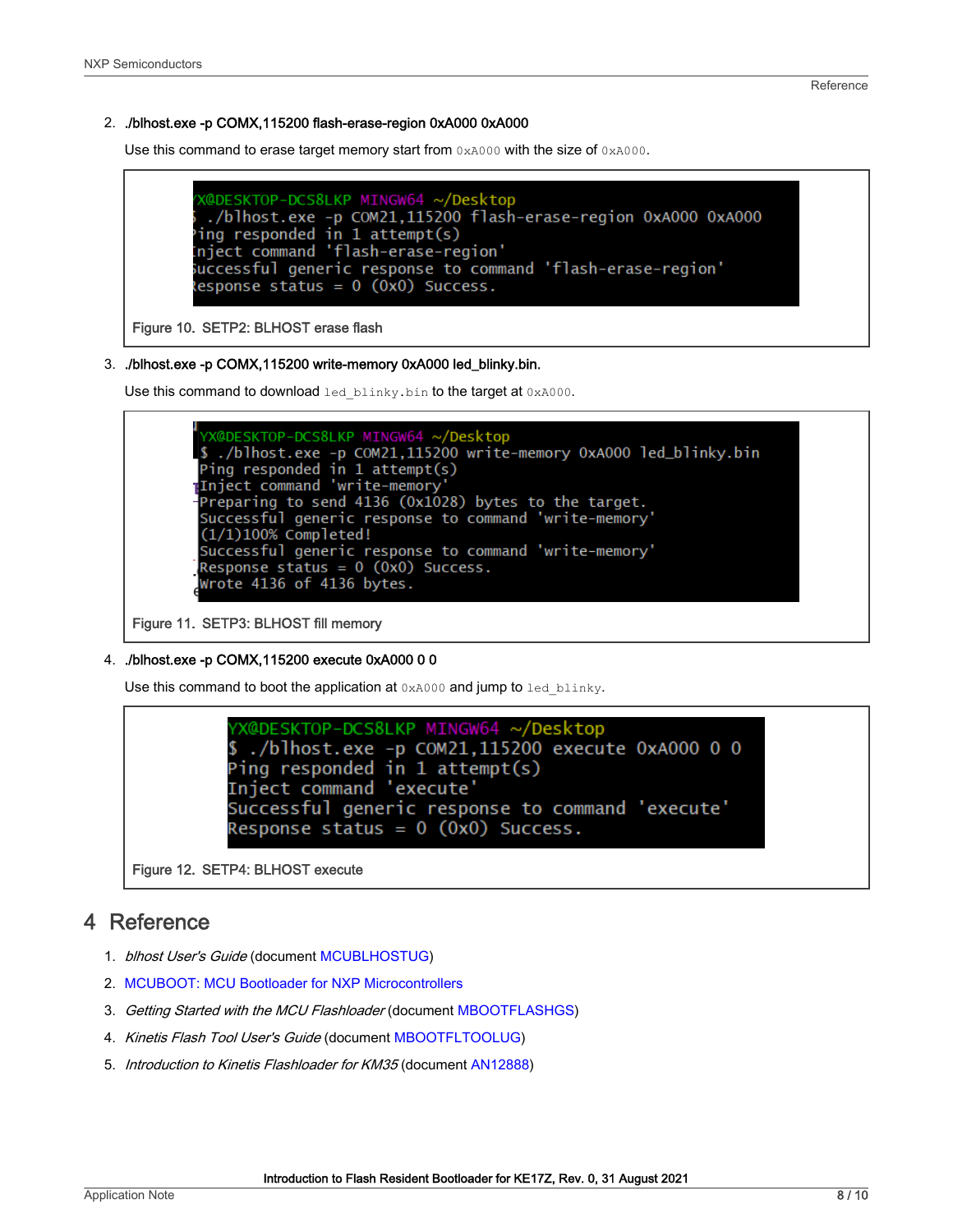# <span id="page-8-0"></span>5 Revision history

| Rev. | Date                     | <b>Description</b> |
|------|--------------------------|--------------------|
|      | August 2021<br>つィ<br>ັບເ | Initial release    |